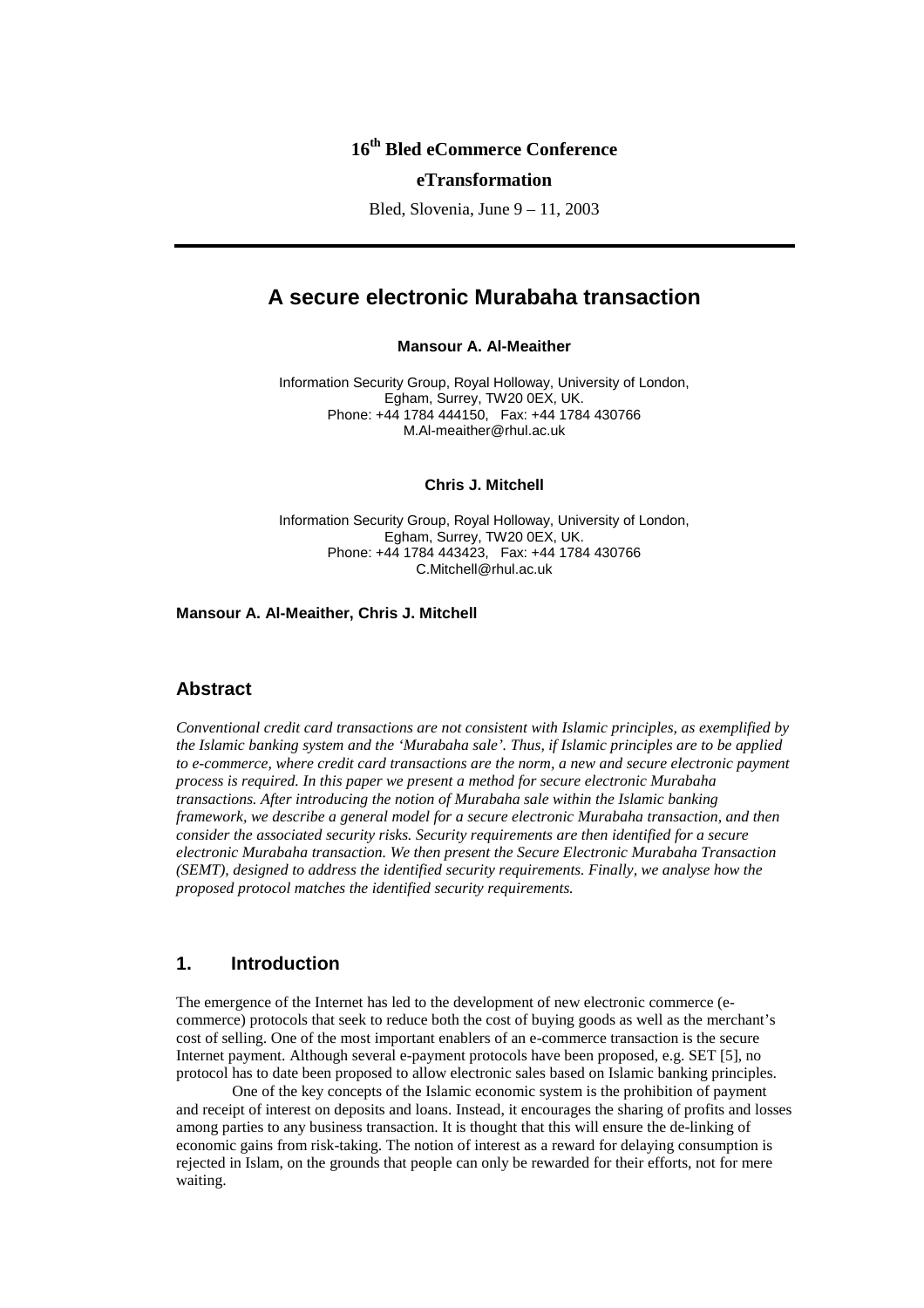Modern banking systems were introduced into the Muslim countries in the late 19th century. Many Muslims confined their involvement with these banks to transaction activities such as current accounts and money transfers. Borrowing from banks was strictly avoided in order to avoid dealing in interest, which is prohibited in Islam.

Islamic banks offer financial instruments that are consistent with Islamic religious beliefs. According to Islamic law, the mode of finance should emphasize profit and loss sharing. One of the most widely used transactions in Islamic banking is Murabaha [2].

Although it is difficult to obtain exact figures on the size of the Islamic financial sector, it is nevertheless experiencing strong growth. According to [3], the assets of Islamic banks grew from \$5 billion in 1985 to a level of over \$100 billion in the late nineties. While conventional banks guarantee the capital and rate of return, the Islamic banking system, working on the principle of profit and loss sharing, cannot, by definition, guarantee any fixed rate of return on deposits.

Islamic law puts many restrictions on contracts to attain maximal justice in a financial transaction, minimise the potential for legal disputes, and build a healthy and stable financial and economic system [1]. Hasanin [2] notes that Murabaha is the most frequently used mode of contract by Islamic banks, accounting for 90 percent of all financing provided by some Islamic banks.

## **2. Murabaha Sale**

Sale is defined in Islamic law as the exchange of a thing of value by another thing of value with mutual consent. Islamic jurisprudence has specified that the subject of sale must be in the ownership of the seller at the time of sale. What the seller does not own, cannot be sold. If something is sold before acquiring ownership, the sale is void.

Islamic banks have devised a number of products based on the religious beliefs associated with risk and profit sharing. Murabaha sale is one of the most commonly used forms of financing provided by Islamic banks. The Islamic bank purchases the goods and then re-sells them to a buyer at a mark-up, as agreed to by both parties.

Murabaha is an Arabic term that means profit and is a type of trust trading. Financially, it means cost plus profit sale, but, in Islamic law, it refers to a particular kind of sale [2].

Islamic financial institutions now use Murabaha sale as a mode of financing. A customer wishing to purchase goods requests the financial institution to purchase these items on his behalf and then sell them to him with a certain amount of profit agreed upon added to the initial cost. The basic component of Murabaha is that the seller discloses the actual cost he has incurred in acquiring the goods, and then adds some profit thereon.

With Murabaha the financial institution buys the goods on behalf of the client and resells them at a mark-up, but in the period up to the resale the bank has title to the goods, and hence a legal responsibility.

## **2.1 Rules Governing a Murabaha Sale**

The validity of a Murabaha transaction depends on certain conditions, which should be properly observed to make the transaction acceptable in Islamic law. In order to understand these conditions correctly, one should appreciate that Murabaha is a sale that has its own implications, and that all the basic ingredients of a valid sale should be present in Murabaha. The rules that govern this principle, as stated by [2], are as follows.

- The two sale contracts, one through which the financial institution acquires the commodity and the other through which it sells it to the buyer, should be separate and real transactions.
- The financial institution must own the commodity before it is sold to the buyer. It is essential to the validity of the Murabaha transaction that the buyer must be aware of the original price, including the costs necessary to obtain the commodity and the profit. This is because Murabaha is a sale with a mark-up, and if the buyer did not know the basic price then the sale is void.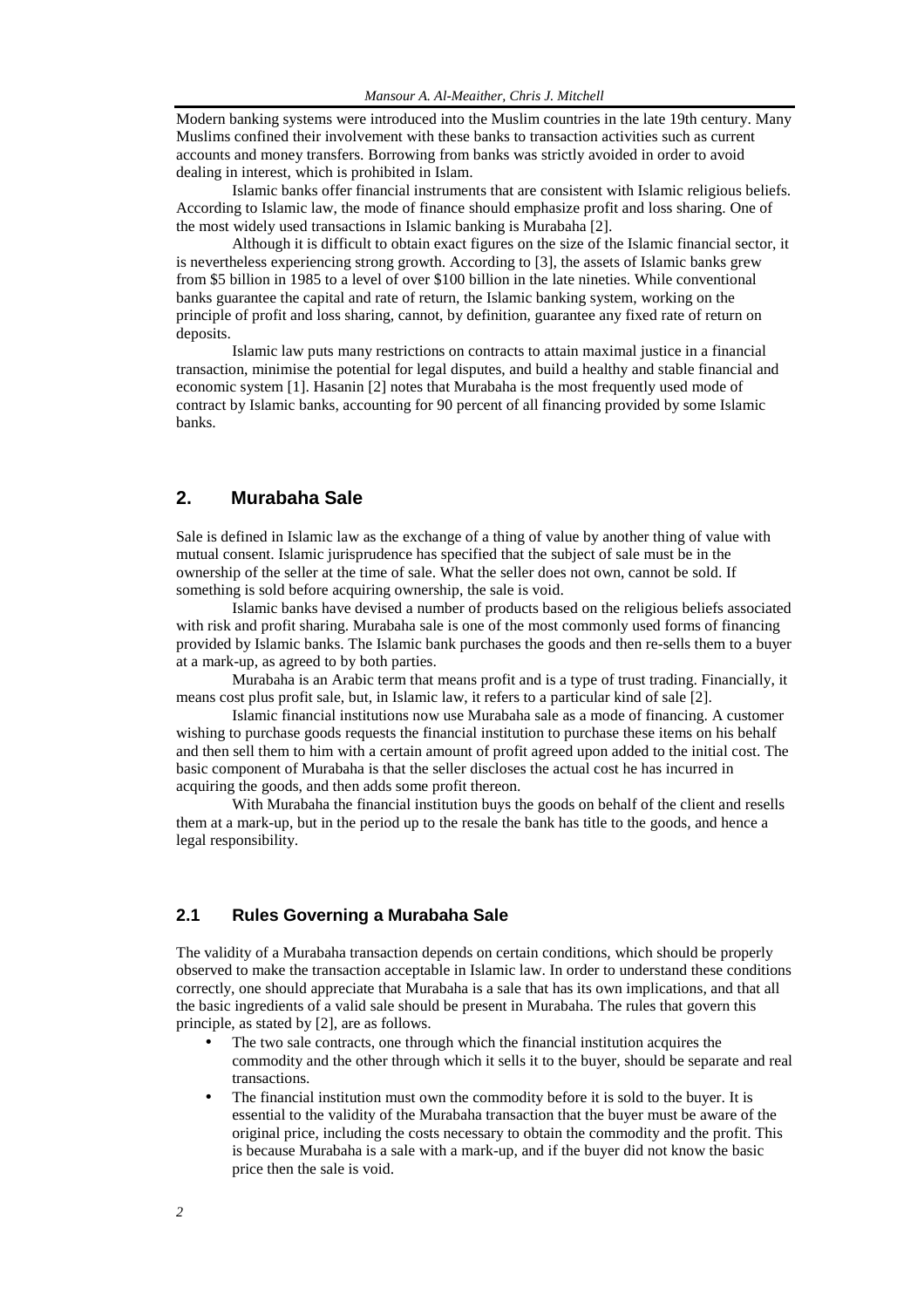- Both parties, i.e. the financial institution and the buyer, have to agree on the profit for the financial institution from the sale, where the sum of the cost and profit is equal to the selling price charged by the financial institution.
- Murabaha is valid only where the exact cost of a commodity can be ascertained. If the exact cost cannot be ascertained, the commodity cannot be sold on a Murabaha basis.
- It is also necessary for the validity of Murabaha that the commodity is purchased from a third party. The purchase of the commodity from the client on a "buy back" agreement is not allowed in Islamic law. Murabaha based on a "buy back" agreement would be nothing more than an interest-based transaction.

Unless these conditions are fully observed, a Murabaha transaction becomes invalid under Islamic law.

## **3. Electronic Murabaha Transaction Payment Model**

In this section, we describe our model of an electronic Murabaha transaction. The model identifies the entities involved and includes a brief description of their interactions.

## **3.1 Entities involved**

An electronic Murabaha transaction involves interactions between three parties: the buyer, the merchant and the provider. Their roles are straightforward.

- **Buyer:** This is the entity that wishes to buy goods from a merchant, but does not have the cash immediately available to complete the transaction.
- **Merchant:** This is the entity that offers the goods which the buyer wishes to purchase.
- **Provider:** This is a financial institution that acts as an intermediary between the buyer and the merchant. It undertakes the purchase of commodities as specified by a buyer, and then resells them on Murabaha to him for the cost price plus a margin of profit agreed upon previously by the two parties. It does not make a purchase unless the buyer requests it and makes a prior promise to purchase.

Trust is a critical issue in payment systems. In our model, we assume that both the buyer and the merchant trust the provider. This trust is explicit as both the buyer and the merchant have a formally established agreement with the provider that defines the trust and liability relationship, while we do not assume trust between the buyer and the merchant.

### **3.2 Interactions**

In the proposed electronic Murabaha transaction model, the buyer shopping at an Internet merchant site first chooses to pay using Murabaha through a specified provider. The merchant redirects the buyer to the provider to complete the purchase on his behalf. If the provider chooses to proceed with sale, he will calculate his profit, and sends a promise to sell the goods to the buyer once they have been bought. In return, the buyer promises the provider to buy the goods on Murabaha sale for the cost of the goods plus the agreed upon profit. This promise is not binding on either the buyer or the provider, and is not an actual sale. It is just a promise to effect a sale in future on the basis of Murabaha. At this stage the relationship between the provider and the buyer is that of a promisor and a promisee.

Based on the goods description supplied to the provider, he communicates with the merchant Internet site and completes the purchase of the goods. The provider is in a better position to obtain payment discounts from the merchant, who in most cases will prefer dealing with a provider as the merchant will receive payment more quickly and with less risk.

Once the purchase of the goods is settled between the provider and the merchant, the provider notifies the buyer of completion of the purchase. Now, the buyer sends his payment authorisation to buy the goods from the provider on Murabaha.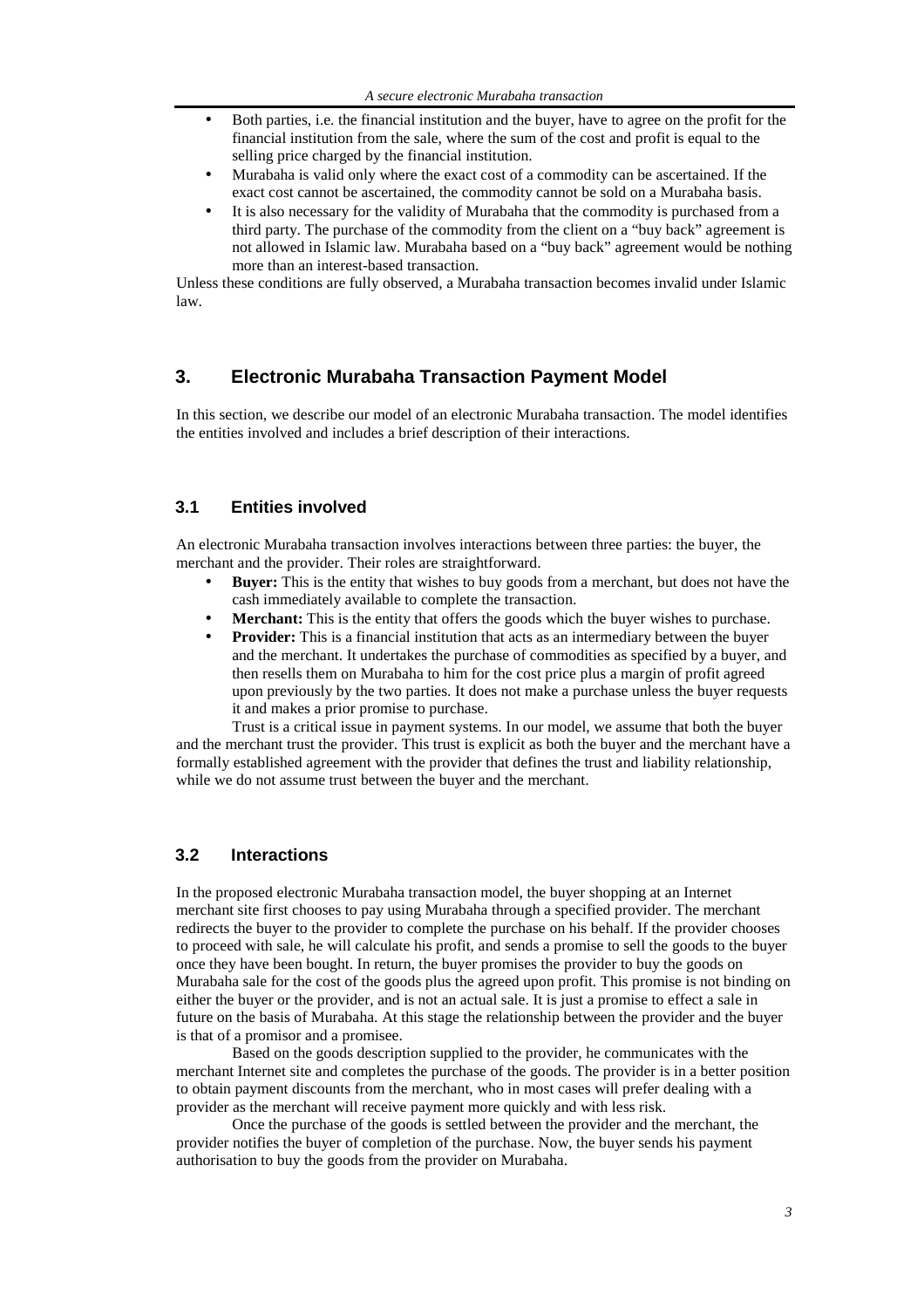## **4. Security requirements for an electronic Murabaha transaction**

In order to understand how to make an electronic Murabaha transaction secure, we will start by identifying the risks in the internet environment and the resulting security requirements for all the participants in such a transaction.

## **4.1 Security Risks**

The most likely motive for any attack on an electronic Murabaha transaction would be financial gain. This could be accomplished by creating fraudulent electronic representations of the payment instruction that are accepted as genuine by the provider, or by stealing data from the buyer. If successful this would cause financial loss to the participants and financial gain to the attacker. Alternatively, an attack on an electronic Murabaha transaction might be motivated not by financial gain but by a desire to disrupt a particular system and/or cause losses to one or more of the legitimate parties. The primary areas of vulnerability in an electronic Murabaha transaction system are the computers used in the system, and the messages transmitted between the participants [6].

#### **4.1.1 Unauthorised access to data in computers**

An attacker might gain access to a buyer computer and fraudulently utilize the data stored on the computer. For example, insertion of a malicious program into a buyer's computer might enable the attacker to copy or modify payment instructions. Such unauthorised use of buyer payment instructions might only be detected after the buyer received an account statement from the provider, by which time the attacker may already have obtained the desired financial benefit.

## **4.1.2 Alteration of messages**

An attacker could attempt to delete messages, replay messages, or substitute an altered message for a valid one. Critical data in a message, such as the price, could be changed and the message then retransmitted to its intended recipient. Messages authorising the sale could be copied and replayed to the provider in an attempt to repeat transactions on behalf of the buyer.

#### **4.1.3 Impersonation**

An attacker with access to the network between the buyer's web browser and the merchant server can take advantage of this access to read and rewrite traffic. Imagine a buyer communicating with a merchant server. The attacker, monitoring communications between the buyer and merchant site, watches for an HTTP redirect to the Provider. In the scheme described below, the merchant site is required to perform this redirection at the beginning of an electronic Murabaha transaction. Seeing this redirection, the attacker intercepts the packet and rewrites the URL in the redirection to a previously established bogus Provider server. This server then acts as a proxy between the buyer and the Provider, and between the buyer and merchant site, impersonating the Provider service to the buyer and vice versa while rewriting all URLs and HTTP redirects to force traffic through the proxy. An attacker could thereby obtain the buyer's payment details and subsequently use them fraudulently.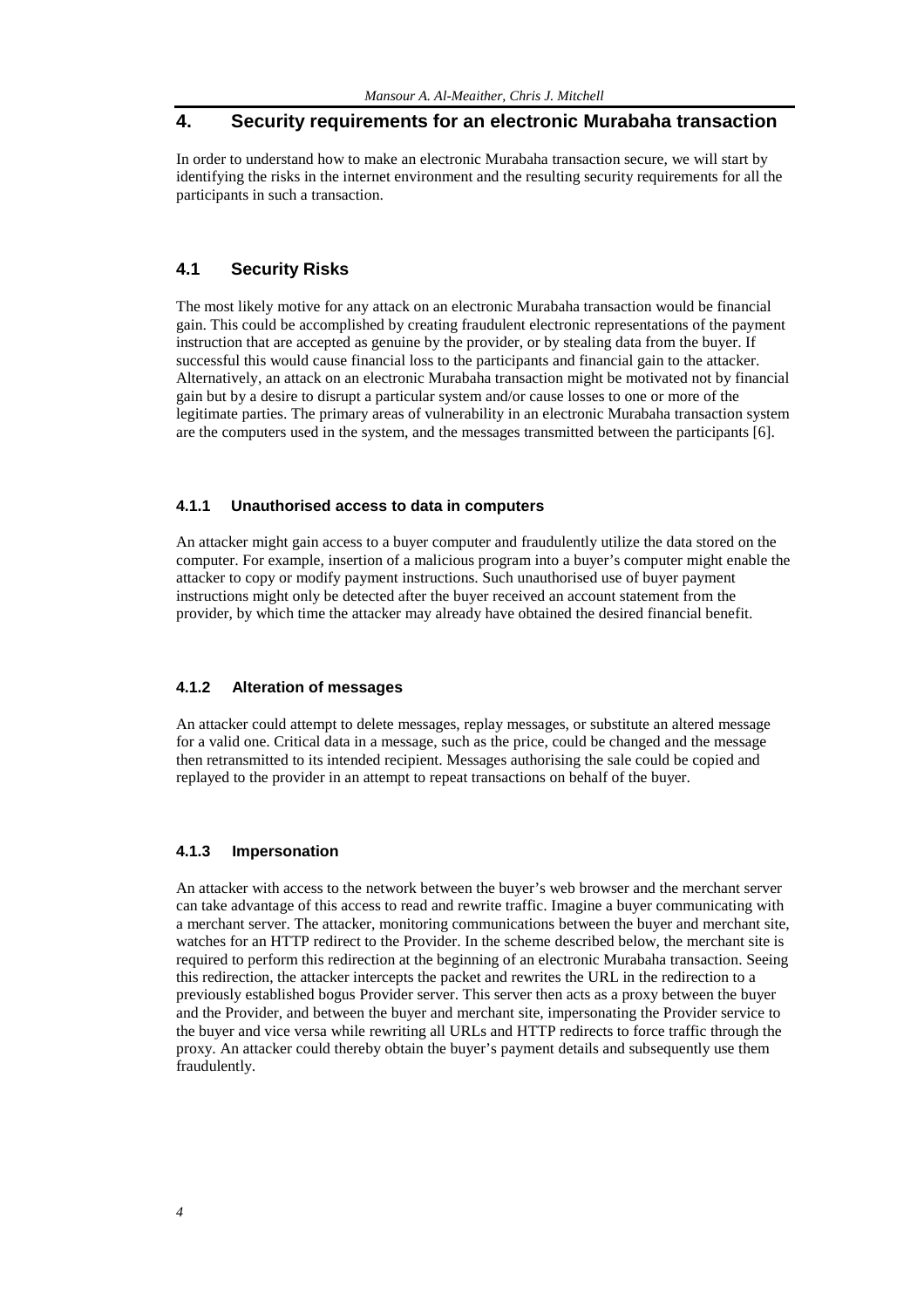#### **4.1.4 Repudiation of transaction**

Fraud could also be attempted through repudiation of transactions. For example, a buyer could deny that he had authorised a particular Murabaha transaction which has previously been performed. This could cause losses to the provider.

### **4.1.5 Unauthorised disclosure of data**

An interceptor of transaction messages between a genuine buyer and a provider could learn the identity of the buyer, as well as details of the transaction (e.g. price, nature of goods, etc.). In some circumstances this would be an undesirable breach of user privacy.

#### **4.1.6 Denial of service**

The distributed nature of an electronic Murabaha transaction makes it vulnerable to denial of service attacks. Obviously, as the usefulness of a system like this increases in proportion to the number of merchants who support the payment method, the effects of a denial of service attack on a provider are potentially severe.

### **4.2 Security requirements**

We next identify what security services are required to combat the threats identified in the previous section.

### **4.2.1 Confidentiality**

Confidentiality for information exchanged between the electronic Murabaha transaction participants is needed. This is especially important in an internet environment where information may travel through network segments that are not necessarily trusted [6]. This security service can be sub-divided into the following.

- 1. The buyer needs to keep his personal data and payment details secret from outsiders. A non-authorised user should not have access to the transaction details. Moreover, the identity of the buyer must remain anonymous to the merchant.
- 2. The provider needs to be sure that his transaction information, e.g. pricing, is protected from outsiders.

#### **4.2.2 Authentication**

Authentication provides guarantees regarding the identity of the originator of an action [6]. This security service can be sub-divided into the following:

- 1. The buyer needs assurance that he is being redirected to a genuine provider. Otherwise he might be paying an attacker.
- 2. The provider needs to authenticate the buyer to prove that he is the legitimate source of the payment instruction received.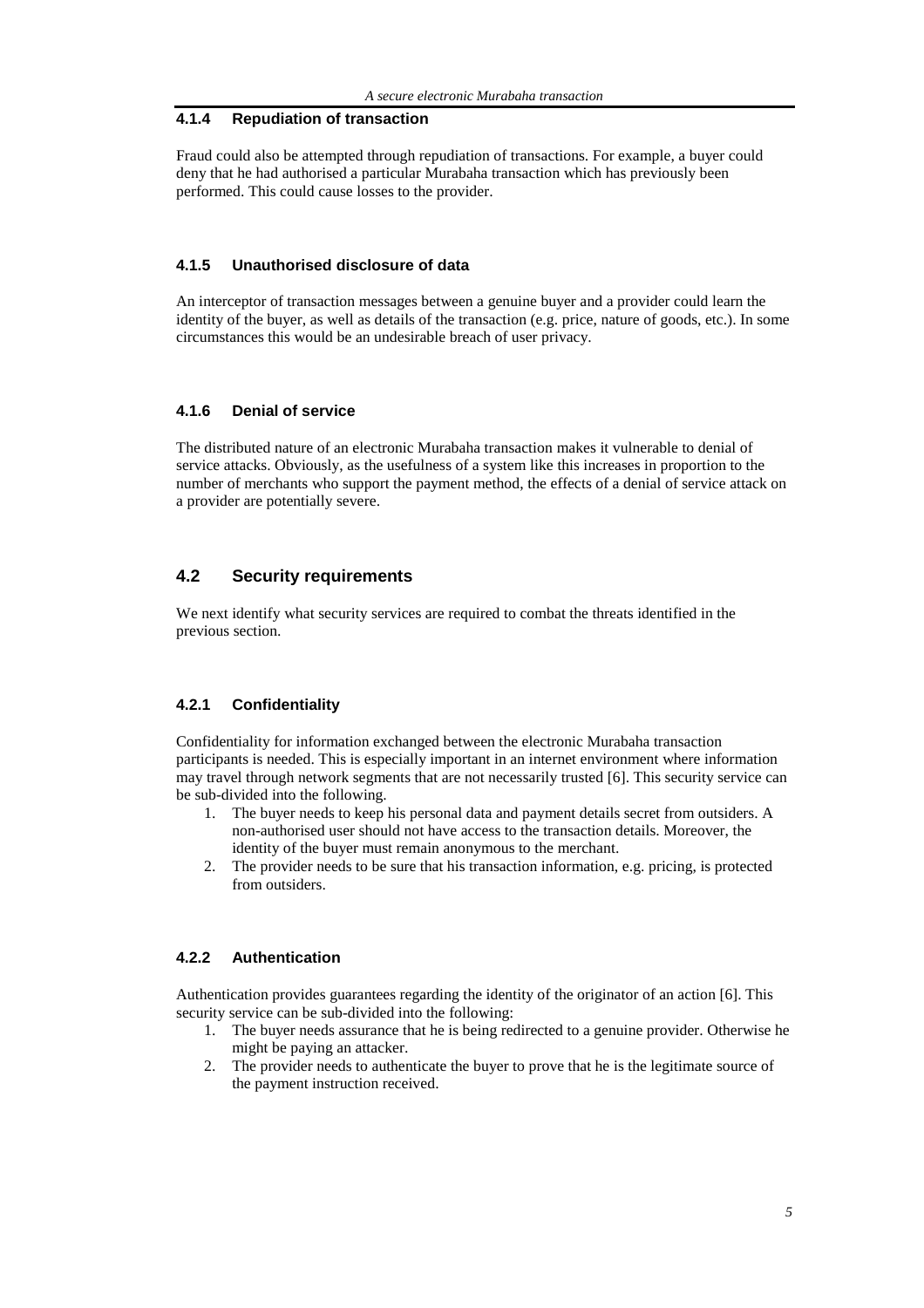### **4.2.3 Integrity**

Integrity ensures that information is not altered by unauthorised persons during transmission, without detection by electronic Murabaha transaction participants [6]. This security service can be sub-divided into the following.

- 1. The buyer must be aware of the original price of the goods and the amount of profit the provider is charging him before buying the goods.
- 2. The buyer requires a proof that the provider owns the goods being offered.
- 3. The provider must be in possession of a proof that the buyer has authorised the payment for the goods using Murabaha sale.
- 4. No attacker can authorise a false payment on behalf of a buyer.
- 5. The buyer payment authorisation must be protected against alteration, or any alteration must be detectable.

## **5. The SEMT Protocol**

We now describe the proposed Secure Electronic Murabaha Transaction (SEMT) protocol in detail. SEMT consists of four phases: the *Transaction request phase*, in which the buyer finds goods he wishes to buy at an Internet merchant site, and decides to use Murabaha to pay for the goods; the *Promising phase*, invoked by the provider, wherein the provider promises to sell the buyer the goods he is interested in, while the buyer promises to buy the goods from the provider, once the provider has ownership; the *Purchase phase*, invoked by the provider, wherein he buys the goods requested by the buyer from the merchant, and the *Murabaha phase*, invoked by the provider, wherein the buyer validates the provider's ownership of the goods offered and sends authorisation to the provider to buy the goods at the agreed price.

Initial registration of both buyer and merchant to the provider is necessary. The public keys (encryption and signature verification) of both entities are certified by the provider. Moreover, merchant and buyer receive the public key (encryption and signature verification) certificates of the provider. The registration process is outside the scope of SEMT.

### **5.1 Notation**

Table 1 lists the notation used in the description of the SEMT protocol. Note that in this table, as throughout, || is used to denote concatenation of data items.

| <b>NOTATION</b>      | <b>DESCRIPTION</b>                                                                                        |
|----------------------|-----------------------------------------------------------------------------------------------------------|
| A                    | The Acquirer.                                                                                             |
| Account_Number       | The Buyer account number with the provider.                                                               |
| $\text{Cert}_{PK_X}$ | A certificate for the public encryption key of entity $X$ (i.e. $PKX$ ), issued by the<br>Provider.       |
| $Cert_{V_X}$         | A certificate for the signature verification key of entity $X$ (i.e. $V_X$ ) issued by<br>the Provider.   |
| $E_K(D)$             | The symmetric encryption of data $D$ using secret key $K$ .                                               |
| $e_{p_{K_{\nu}}}(D)$ | The asymmetric encryption of data D using the public key of entity $X(PK_X)$ .                            |
| $\text{ENV}_X(M)$    | The digital envelope on message $M$ intended for recipient $X$ , equal to                                 |
|                      | $E_K(M)$ $\parallel$ $e_{PK_{\nu}}(K)$ , where K is a randomly chosen secret session key.                 |
| Expiry               | Expiry date of the merchant quotation.                                                                    |
| ID <sub>x</sub>      | A string of bits that uniquely identifies entity $X$ within the domain of<br>application of the protocol. |
| Items                | Details of the goods, e.g. quantity, description.                                                         |
| $\boldsymbol{M}$     | The Merchant.                                                                                             |
| Merchant URL         | The Merchant Internet address.                                                                            |

**Table 1**: Notation used in the protocol descriptions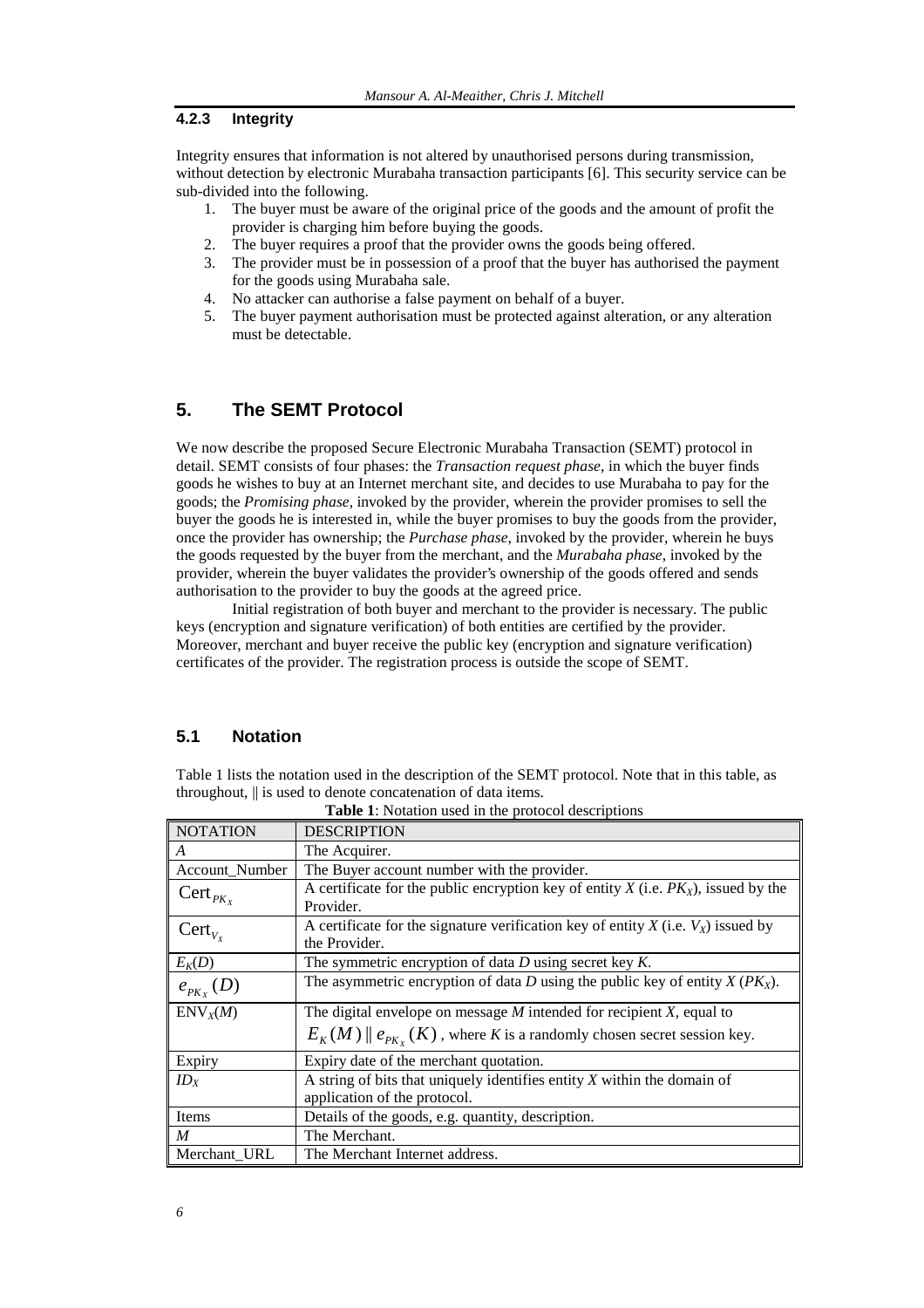*A secure electronic Murabaha transaction*

| Murabaha Price   | The price paid to the Provider for the goods by the Buyer, which must equal    |
|------------------|--------------------------------------------------------------------------------|
|                  | the cost to the Provider plus an agreed profit.                                |
| $\boldsymbol{P}$ | The Provider.                                                                  |
| $PK_X$           | The public encryption key of entity $X$ .                                      |
| Price            | The price of the goods asked by the merchant.                                  |
| Quote_ID         | An identifier that uniquely identifies a quotation.                            |
| $R_i$            | Random nonce, $i = 1, 2, 3, $                                                  |
| $S_X$            | The private signature key of entity $X$ .                                      |
| $S_{S_X}(M)$     | The signature on message $M$ computed using the private signature key of       |
|                  | entity X. We assume that $M$ can be recovered from the signature; if not, then |
|                  | the notation implies that a copy of $M$ is sent with the signature.            |
| T                | Date/Time stamp.                                                               |
| Trans_ID         | This is an identifier chosen by the provider which uniquely identifies the     |
|                  | context.                                                                       |
| $V_X$            | The public signature verification key of entity $X$ .                          |

The SEMT protocol makes use of the concept of a 'digital envelope' for data confidentiality, which combines symmetric and asymmetric encryption. The sender of a message requiring confidentiality protection first generates a random ('one time') secret key for use with a symmetric encryption algorithm. This key is then used with the symmetric algorithm to encrypt the message. The secret key is then encrypted with the public asymmetric encryption key of the intended recipient, and the digital envelope then consists of the concatenation of the asymmetrically encrypted random secret key, with the symmetrically encrypted message.

## **5.2 SEMT Protocol Description**

We now describe the operation of the four phases of the protocol in detail. We start by listing the requirements for use of the protocol.

### **5.2.1 Specific requirements**

In order to execute the protocol, the following requirements must be satisfied by the SEMT participants.

- 1. Each participant *X* must have two asymmetric key pairs: one pair used for encryption and decryption and the other  $(S_X, V_X)$  used for the creation and verification of digital signatures. This requirement applies not only to buyers and merchants but also to the Provider.
- 2. Every buyer has authentic copies of the provider public encryption key  $PK<sub>P</sub>$  and the provider public signature verification key *VP*.
- 3. The buyer, the merchant and the provider must be using the same public key encryption scheme and the same digital signature scheme, see for example, [4].

### **5.2.2 Transaction request phase**

This phase begins when a buyer, shopping at an Internet merchant site, indicates that he wishes to make a specific purchase using SEMT through a specified provider. In return, the merchant prepares and signs a quotation to be presented to the provider to complete the sale of the specified goods on behalf of the buyer.

The quotation prepared by the Merchant contains data related to the goods being offered, such as the specified goods information ('*items*'), price, validity of the quotation ('*expiry*') and address of the merchant web site ('Merchant\_URL'). Additionally, the merchant includes in the quotation his identifier  $ID_M$ , the provider identifier  $ID_P$ , the time  $\overline{T}$  the quotation was prepared and a quotation identifier ('Quote\_ID'). The combination of  $ID_M$ ,  $ID_P$ ,  $T$  and Quote\_ID is used later by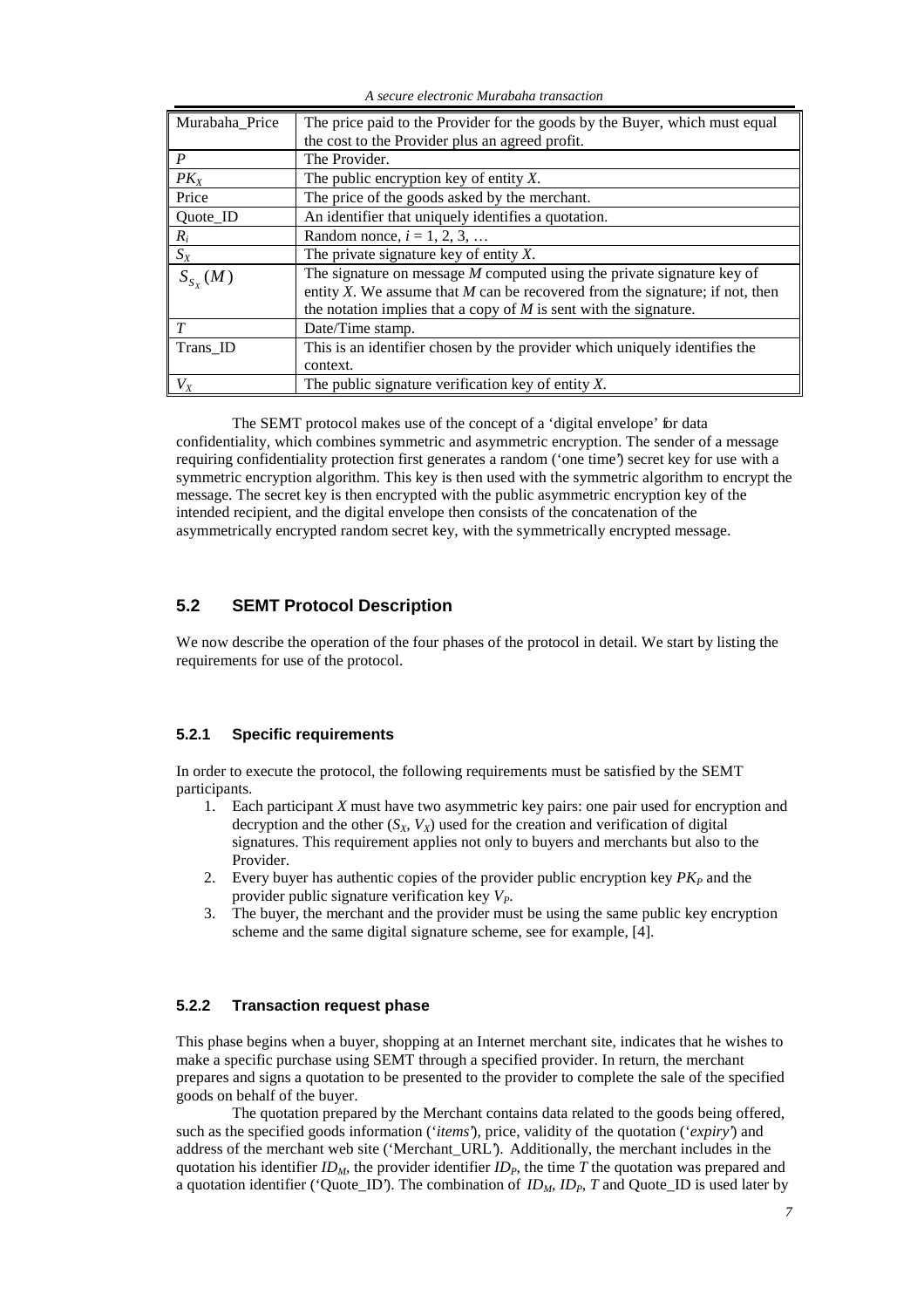the provider to uniquely identify this quotation. In order to protect the quotation contents from eavesdroppers, it is encrypted in a digital envelope constructed using  $PK<sub>P</sub>$ , the public encryption key of the provider, an authentic copy of which is possessed by every merchant.

After preparing the quotation, the merchant redirects the buyer to the provider with the above quotation included in the query string of the redirect message, along with the merchant's signature verification public key certificate  $\text{Cert}_{V_M}$ .

In summary, the following steps are performed.

- 1. *B*→*M*: Request to pay using SEMT through *P*.
- 2. *M*: Generate 'quotation' as
- $S_{S_M}$  (*ID<sub>M</sub>* // *ID<sub>P</sub>* || *T* || Quote\_ID || items || price || expiry || Merchant\_URL).
- 3. Set query string to

 $\mathit{ID}_M \parallel \mathit{ID}_P \parallel T \parallel \text{Quote\_I}\square\parallel \text{Env}_P\left(\text{quotation}\right)\parallel \text{Cert}_{V_M}\;,$ 

4.  $M \rightarrow B$ : Redirect *B* to *P*.

### **5.2.3 Promising phase**

This three-step phase starts every time a buyer is redirected from an Internet merchant site to a provider. After receiving the quotation prepared in the transaction request phase and successfully decrypting and then verifying the merchant's signature, the provider starts to negotiate with the buyer to assert his willingness to buy the goods specified in the previous phase.

When the buyer is redirected to the provider, the query string is also sent to the provider. After extracting  $ID_M$ ,  $ID_P$ ,  $T$  and 'Quote\_ID', the provider makes sure that there is no previously processed quotation with the same information. Then, using his private key, the Provider first decrypts the encrypted quotation. If successful, he uses the merchant signature verification certificate  $\text{Cert}_{V_M}$  sent in the query string to verify the merchant's si gnature on the quotation to

ensure that the quotation has not been altered by an adversary.

1. *P*: Decrypt and verify 'quotation',

If the quotation verified successfully, the expiry date is still valid and the provider chooses to proceed with the sale, he will calculate his profit ('*Profit*'), and then generate and send a *Promise-To-Sell* message to the buyer that contains: *IDP*||*IDB*||Trans\_ID||*T*||items||Cost||Profit||Due\_Date.

In addition to his identifier  $ID<sub>P</sub>$  and the buyer identifier  $ID<sub>B</sub>$ , the provider includes in the message a transaction identifier ('Trans\_ID') to identify the context, the time the *Promise-To-Sell* was created *T*, the specified goods information ('*items*'), the buying cost of the goods ('*Cost*'), the profit requested by him ('Profit') and the dat e the provider expects the buyer payment ('*Due Date*'). The inclusion of the profit requested by the provider (*'Profit'*) in this message is to satisfy the conditions set out in 2.1. Finally, the message is signed and encrypted by the provider and sent to the buyer. This message promises the buyer that the provider will sell the requested goods to the buyer, once bought from the merchant:

2.  $P \rightarrow B : \text{Env}_{B}(S_{S_{P}}(Promise\text{-}To\text{-}Sell)),$ 

After receiving the message in step 2 and successfully decrypting and then verifying the provider signature, the buyer will check that the goods promised by the provider ('items') are the requested goods. Also, the buyer will check that both the profit ('Profit') and the due date ('Due\_Date') offered by the provider are acceptable to him. If the buyer chooses to proceed with sale, then he has to promise the provider that he will buy the goods once the provider has the ownership of the goods. This is achieved by generating a *Promise-To-Buy* message which contains the same information received earlier in step 2 from the provider, i.e. *Promise-To-Buy* = (*IDB*||*IDP*||Trans\_ID||*T*||items||Cost||Profit ||Due\_Date).

*T* here represents the time that the buyer created his *Promise-To-Buy*. Then, the buyer signs and encrypts the *Promise-to-Buy* message and sends it, along with its signature verification certificate, to the provider. The *Promise-To-Buy* message is encrypted to protect the contents against eavesdroppers:

3.  $B \to P : \text{Env}_P(S_{S_B}(Promise \text{ -}To \text{ - }Buy)) \parallel \text{Cert}_{V_B}.$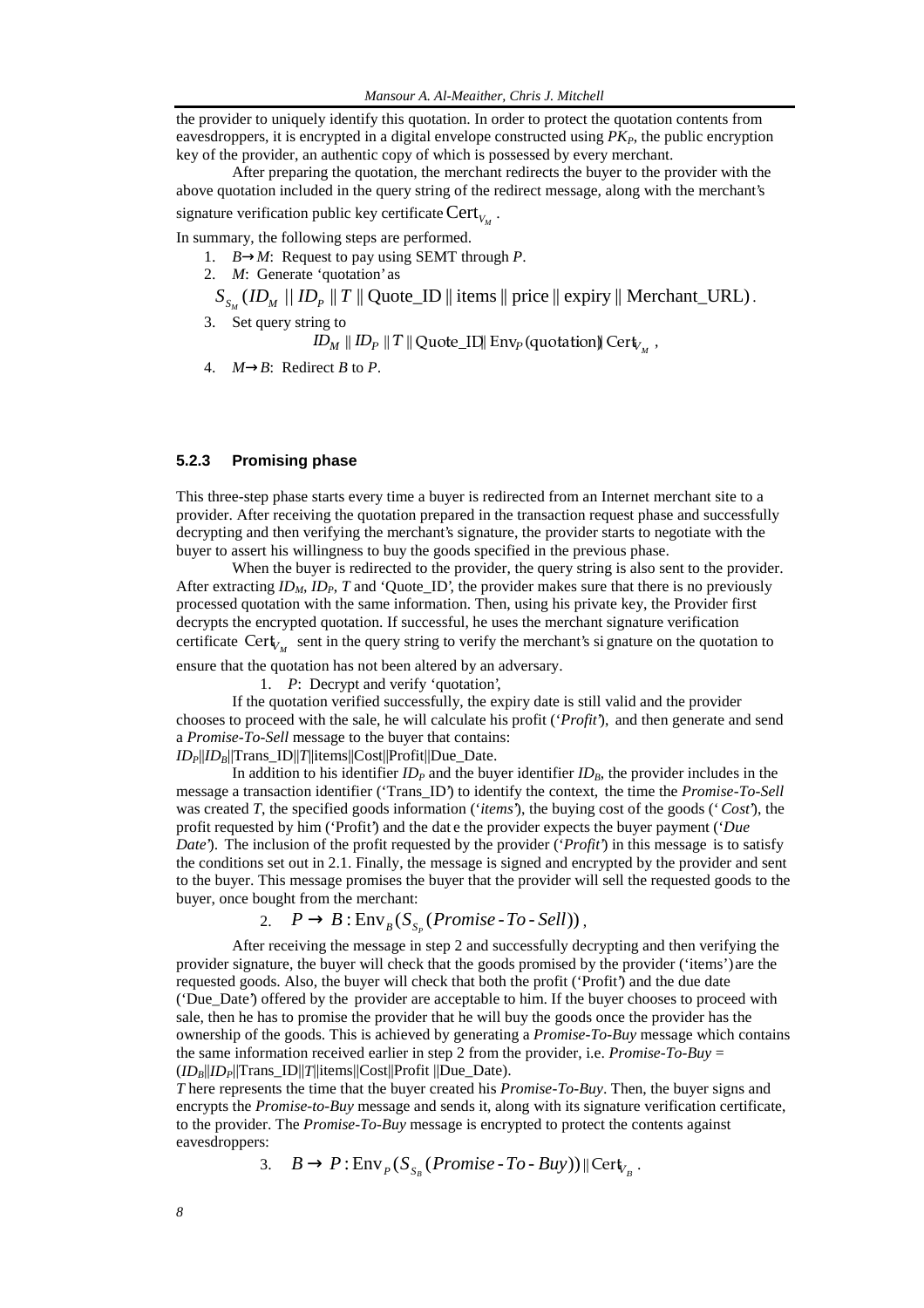#### **5.2.4 Purchase phase**

When the Provider receives the *Promise-To-Buy* message from the buyer, he decrypts it and then verifies the buyer signature to ascertain the integrity of the received message.

Assuming that the provider is using the SET protocol to submit payment to the merchant, the provider generates a SET protocol *Pay-Request* message based on the goods description ('*items*') contained in *Promise-To-Buy* received from the buyer. The provider send this message to the merchant web site address ('Merchant URL') specified previously in the *Transaction request* phase.

1. *P*→*M*: *Pay-Request,*

The merchant uses the Pay-Request message to produce a SET protocol *Auth-Request* message asking authorisation from the acquirer. Note that a SET protocol option must be set to make the *Auth-Request* / *Auth-Response* message exchange result in the actual transfer of money, i.e. simultaneous authorisation and capture.

2. *M*→*A*: *Auth-Request,*

The Acquirer goes through the financial network to obtain payment authorisation. If successful, it generates and digitally signs a SET protocol authorisation response message Auth-Response, indicating success or failure and the actual captured amount.

3. *A*→*M*: *Auth-Response,*

The Merchant obtains the authorisation response message Auth-Response and verifies the Acquirer's signature. The Merchant then gen erates and digitally signs a SET protocol *Pay-Response* message and transmits it to the provider:

4. *M*→*P*: *Pay-Response,*

In order to give the buyer evidence that the provider has bought the goods, the provider must forward the response message *Pay-Response* received from the merchant to the buyer:

5.  $P \rightarrow B$ :  $\text{Env}_B(S_{S_P} (ID_P \parallel ID_B \parallel \text{Trans\_ID} \parallel \text{items} \parallel Pay \text{ - } Response))$ .

This message will be used to convince the buyer to complete the next phase. The buyer can see if the acquirer has authorised the payment since it is indicated in the data fields *AuthStatus* and *CapStatus* within the *Pay-Response*.

Whilst the Purchase phase described above is based on SET, other methods of Internet payment could easily be used to complete the transaction. SET has been used here primarily for the purposes of illustration.

#### **5.2.5 Murabaha phase**

Once the buyer receives the message sent in step 5 of the Purchase phase, he decrypts and then verifies the merchant signature. The buyer retrieves *AuthStatus* and *CapStatus* from the *Pay-Response*, and validates that the acquirer has authorised the payment, i.e. the provider has bought the goods. If convinced, the buyer will send his payment authorisation to the provider using the following *Murabaha-Payment* message:

*B*→*P*:  $\text{Env}_{p}(S_{S_{\rho}}(ID_{R} || ID_{p} || \text{Account\_Number} || \text{Trans\_ID} || T || \text{ items} || \text{ Murabaha\_Price} || \text{Due\_Date}))$ 

## **6. Security analysis**

In this section, we examine to what extent the generic security requirements outlined in section 4.2 are met by the SEMT protocol.

SEMT is similar to the traditional SET protocol in that it provides confidentiality and integrity for payment information using public key cryptography. Moreover, it uses digital signatures to authenticate all parties involved in the payment process. However, there are two differences. The first is that the buyer does not submit his payment information through the merchant as in SET. The second difference is that SEMT involves two separate transactions, one between the provider and the merchant, and the other between the buyer and the provider. On the other hand, SEMT is similar to 3-D Secure [7] in that the issuer must be involved in every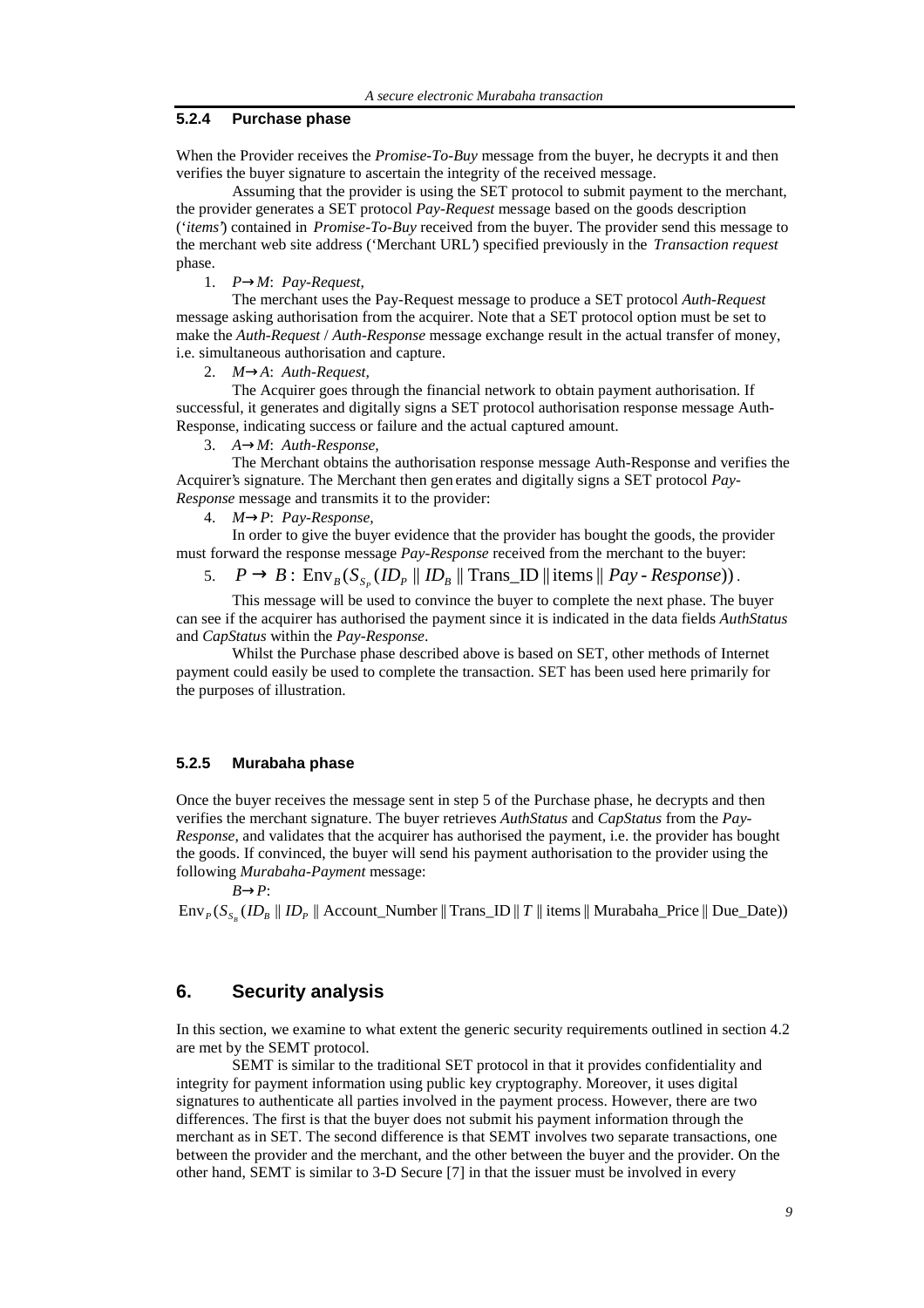transaction. However, 3-D Secure does not require the buyer to have a digital certificate. Instead SSL is used to secure communication between the cardholder and the merchant.

## **6.1 Confidentiality**

All transaction information (e.g. pricing and payment details) in SEMT is encrypted. An attacker cannot recover messages exchanged between a buyer and the provider because all messages are encrypted before transmission. An advantage of SEMT is that the buyer does not need to send any private information via the merchant, unlike in conventional e-commerce schemes where a credit card number is sent to a merchant protected using SSL/TLS. This avoids any concerns regarding the ability of the merchant to store buyer private information in a secure manner. Moreover, this keeps the identity of the buyer anonymous to the merchant, since the buyer need not reveal his identity to anyone but the provider.

## **6.2 Authentication**

Authentication in SEMT is accomplished using digital signatures and public key certificates [4]. An attacker cannot impersonate another participant except by stealing that participant's private signature key.

- 1. The Buyer needs to authenticate the provider: This requirement is met, because the buyer can verify the signature received in the *Promise-To-Sell* message of the Promising phase, using the provider signature verification key found in his certificate.
- 2. The provider needs to authenticate the buyer: This requirement is met, because the provider can verify the buyer signature received in the *Promise-To-Buy* message of the Promising phase, using the buyer signature verification key.

## **6.3 Integrity**

Integrity in the secure electronic Murabaha transaction is accomplished using digital signatures. Signing a message with the sender's private key provides evidence that the message content has not been altered or destroyed, accidentally or with malicious intent, since it was signed.

- 1. *The buyer must be aware of the goods original price and the amount of profit the provider is charging him before buying the goods*: This requirement is met, because the buyer signs the original price *Cost*, and the amount of profit the provider is adding, the *Profit*, is included in the *Promise-To-Buy* message sent to the provider.
- 2. *The buyer requires evidence that the provider owns the goods being offered*: This requirement is met, because the buyer can verify the merchant signature on the *Pay-Response* message of the transaction phase, and that *AuthStatus* and *CapStatus* are set.
- 3. *The provider need a proof that the buyer has authorised the payment for the goods using Murabaha sale*: This requirement is met, because the buyer signs the *Murabaha-Payment* message in the Murabaha phase, and the Provider can verify the buyer signature using the buyer's signature verification key  $V_B$ .
- 4. *No attacker can authorise a false payment on behalf of a buyer*: Buyer authorisation is achieved by sending the buyer account number signed within the *Murabaha-Payment* message of the payment phase, and no one but the buyer has the private key necessary to create the required signature. The only way this can be attacked is by stealing the buyer private signature key. Adding a user PIN can provide some defence in the event that the buyer's signature key is compromised.
- 5. *The buyer payment authorisation must be protected against alteration, or any alteration must be detectable*: This requirement is met, because the payment authorisation supplied by the buyer to the provider during the Murabaha phase must be signed by the buyer.